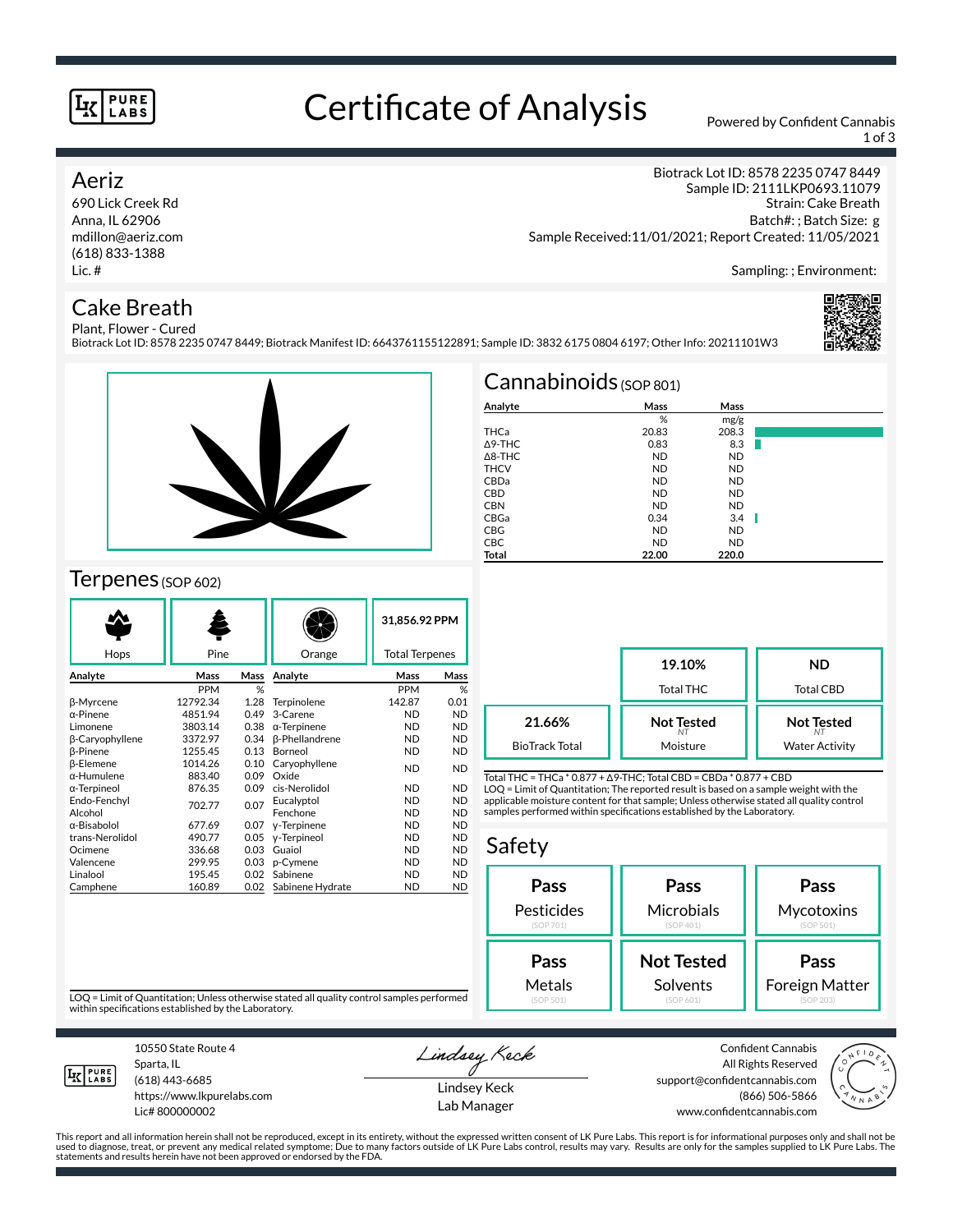#### **PURE** LABS

# Certificate of Analysis Powered by Confident Cannabis

2 of 3

### Aeriz

690 Lick Creek Rd Anna, IL 62906 mdillon@aeriz.com (618) 833-1388 Lic. #

Biotrack Lot ID: 8578 2235 0747 8449 Sample ID: 2111LKP0693.11079 Strain: Cake Breath Batch#: ; Batch Size: g Sample Received:11/01/2021; Report Created: 11/05/2021

Sampling: ; Environment:

#### Cake Breath Plant, Flower - Cured

Biotrack Lot ID: 8578 2235 0747 8449; Biotrack Manifest ID: 6643761155122891; Sample ID: 3832 6175 0804 6197; Other Info: 20211101W3

| <b>Pesticides</b> |     |       |      | Pass          | <b>Microbials</b>                                                                                                                                   |         |           | Pass          |
|-------------------|-----|-------|------|---------------|-----------------------------------------------------------------------------------------------------------------------------------------------------|---------|-----------|---------------|
| Analyte           | LOO | Limit | Mass | <b>Status</b> | Analyte                                                                                                                                             | Limit   | Mass      | <b>Status</b> |
|                   |     |       |      |               |                                                                                                                                                     | CFU/g   | CFU/g     |               |
|                   |     |       |      |               | Aerobic Bacteria                                                                                                                                    | 10000   | ND.       | Pass          |
|                   |     |       |      |               | Bile-Tolerant Gram-Negative Bacteria                                                                                                                | 100     | ND.       | Pass          |
|                   |     |       |      |               | Coliforms                                                                                                                                           | 100     | ND.       | Pass          |
|                   |     |       |      |               | E. Coli                                                                                                                                             | 0       | ND.       | Pass          |
|                   |     |       |      |               | Salmonella                                                                                                                                          | $\circ$ | ND.       | Pass          |
|                   |     |       |      |               | Yeast & Mold                                                                                                                                        | 1000    | <b>ND</b> | Pass          |
|                   |     |       |      |               | TNTC = Too Numerous to Count; Unless otherwise stated all quality control samples<br>performed within specifications established by the Laboratory. |         |           |               |
|                   |     |       |      |               | <b>Heavy Metals</b>                                                                                                                                 |         |           | Pass          |
|                   |     |       |      |               | Analyte                                                                                                                                             | LOO     | Mass      | <b>Status</b> |

| Analyte  | loc        | Mass       | Status |
|----------|------------|------------|--------|
|          | <b>PPM</b> | <b>PPM</b> |        |
| Arsenic  |            | <b>ND</b>  | Pass   |
| Cadmium  |            | <b>ND</b>  | Pass   |
| Chromium |            | <b>ND</b>  | Pass   |
| Lead     |            | <b>ND</b>  | Pass   |
| Mercury  |            | ND         | Pass   |

LOQ = Limit of Quantitation; Unless otherwise stated all quality control samples performed within specifications established by the Laboratory.

| <b>Mycotoxins</b> |     |       |            | Pass        |
|-------------------|-----|-------|------------|-------------|
| Analyte           | LOC | Limit |            | Mass Status |
|                   | PPB | PPB   | <b>PPB</b> |             |
| <b>B1</b>         |     | 0.10  | <b>ND</b>  | Pass        |
| <b>B2</b>         |     | 0.10  | <b>ND</b>  | Pass        |
| G1                |     | 0.10  | <b>ND</b>  | Pass        |
| G <sub>2</sub>    |     | 0.10  | <b>ND</b>  | Pass        |
| Ochratoxin A      |     | 0.10  | <b>ND</b>  | Pass        |

LOQ = Limit of Quantitation; Unless otherwise stated all quality control samples<br>performed within specifications established by the Laboratory.

LOQ = Limit of Quantitation; Unless otherwise stated all quality control samples performed within specifications established by the Laboratory.

10550 State Route 4 Sparta, IL

Lindsey Keck

Confident Cannabis All Rights Reserved support@confidentcannabis.com (866) 506-5866 www.confidentcannabis.com



**LK** LABS

(618) 443-6685 https://www.lkpurelabs.com

Lic# 800000002

Lindsey Keck Lab Manager

This report and all information herein shall not be reproduced, except in its entirety, without the expressed written consent of LK Pure Labs. This report is for informational purposes only and shall not be<br>used to diagnos